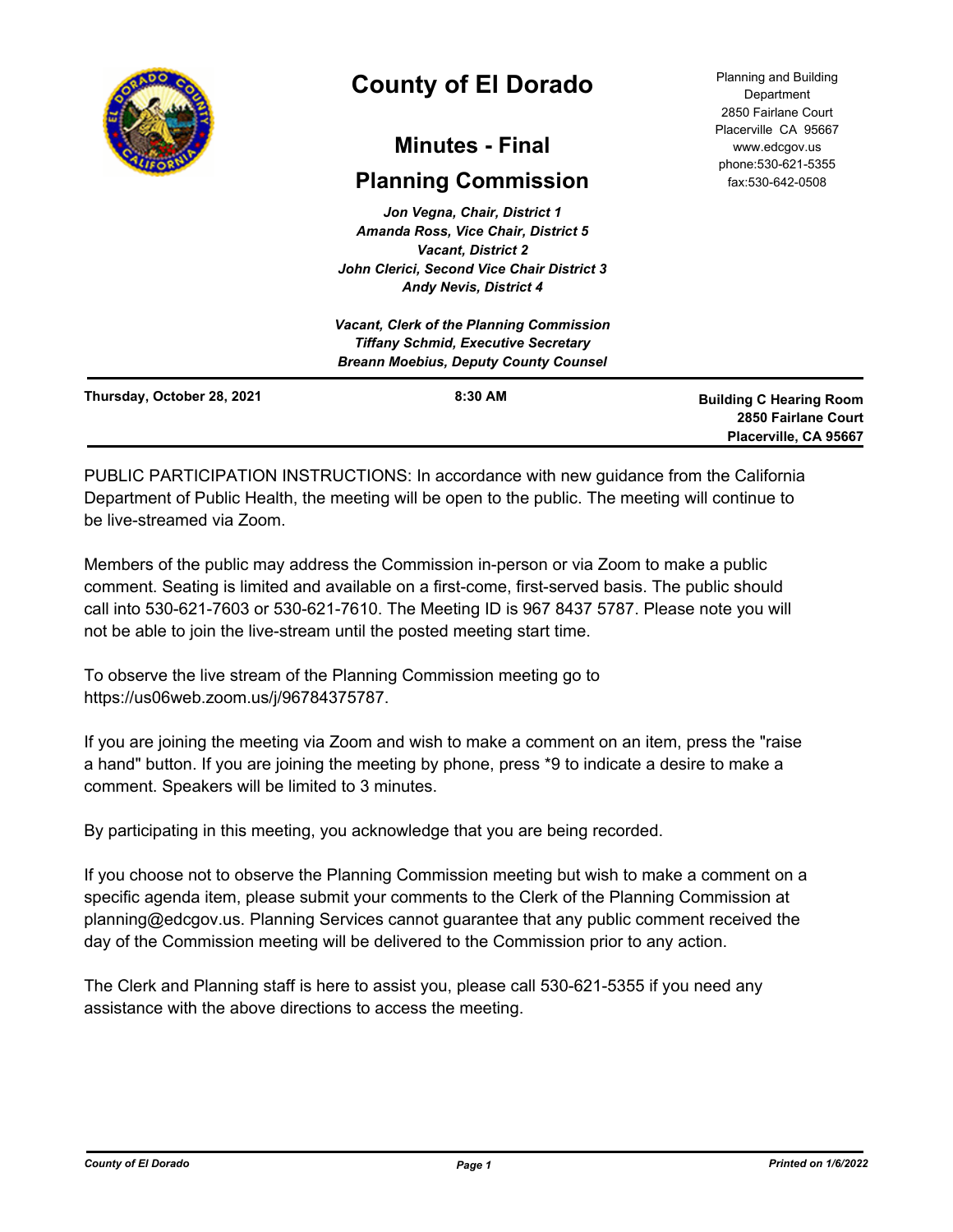Planning Commission audio recordings, Agendas, Staff Reports, Supplemental Materials and Minutes are available on the internet at: http://eldorado.legistar.com/Calendar.aspx

The County of El Dorado is committed to ensuring that persons with disabilities are provided the resources to participate in its public meetings. If you require accommodation, please contact the Clerk to the Planning Commission at 530-621-5355 or via e-mail, planning@edcgov.us.

All Planning Commission hearings are recorded. An audio recording of this meeting will be published to the website. Please note that due to technology limitations, the link will be labeled as "Video" although only audio will play. The meeting is not video recorded\*\*\*.

This Planning Commission meeting will be recorded via Zoom Webinar and available for Live Web Streaming on the internet (follow instructions listed under the Public Participation Instructions in this agenda).

The Planning Commission is concerned that written information submitted to the Planning Commission the day of the Commission meeting may not receive the attention it deserves. Planning Services cannot guarantee that any FAX, email, or mail received the day of the meeting will be delivered to the Commission prior to action on the subject matter.

For purposes of the Brown Act, Section 54954.2(a), the numbered items on this agenda give a brief description of each item to be discussed. Recommendations of the staff, as shown, do not prevent the Commission from taking other action.

Staff materials related to an item on this agenda submitted to the Commission after distribution of the agenda packet are available for inspection during normal business hours in Planning Services located at 2850 Fairlane Court, Placerville, CA. Such documents are also available on the Commission's Meeting Agenda webpage subject to staff's ability to post the documents before the meeting.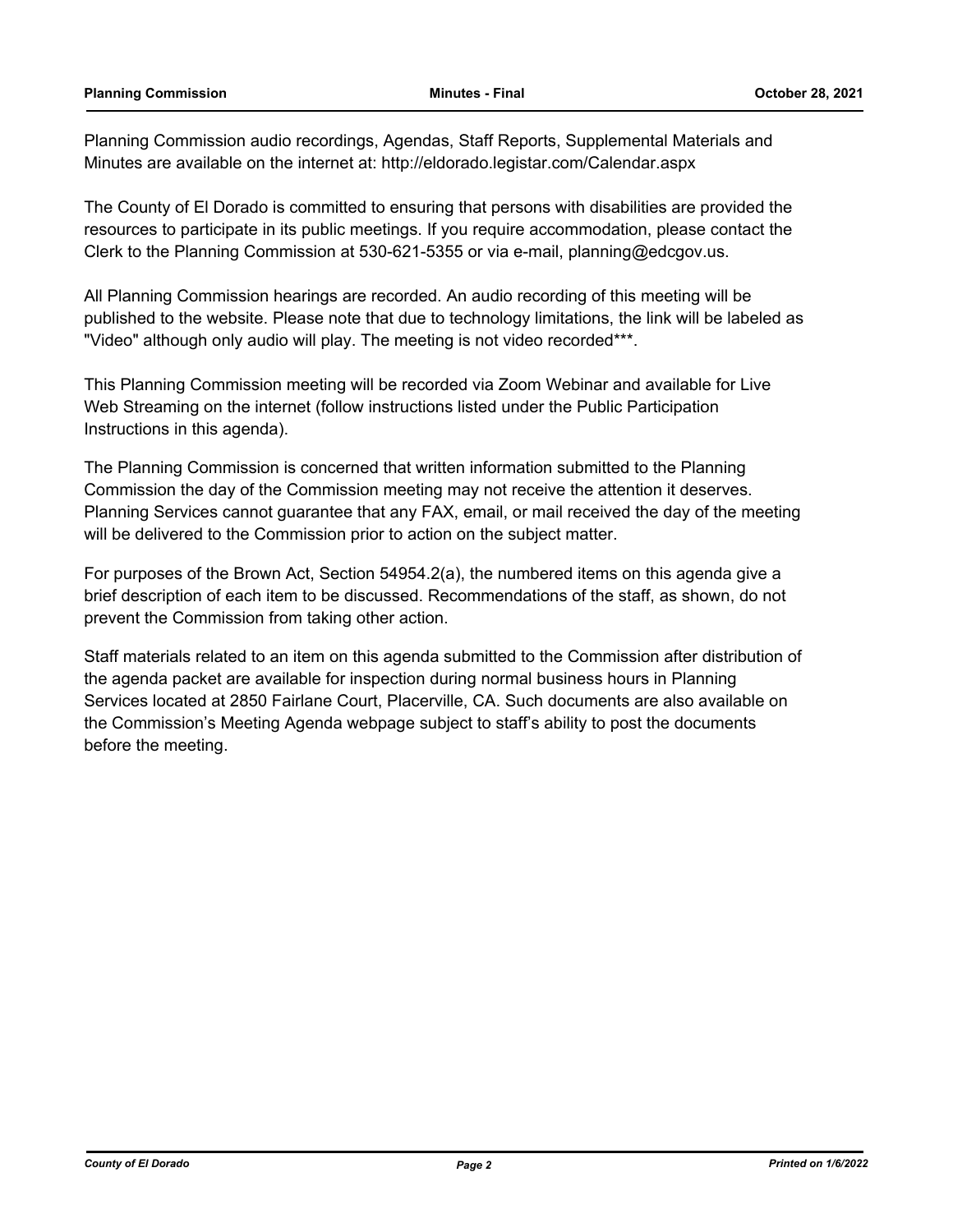## PROTOCOLS FOR PUBLIC COMMENT

Public comment will be received at designated periods as called by the Commission Chair.

Except with the consent of the Commission, individuals shall be allowed to speak to an item only once.

Matters not on the agenda may be addressed by the general public during Public Forum/Public Comment. Comments during Public Forum/Public Comment are limited to three minutes per person. The Commission reserves the right to waive said rules by a majority vote. Public Forum/Public Comment is for comment only. No action will be taken on these items unless they are scheduled on a future agenda.

Public testimony will be received on each agenda item as it is called. Individuals will have three minutes to address the Commission. Individuals authorized by organizations will have three minutes to present organizational positions and perspectives and may request additional time, up to five minutes. At the discretion of the Commission, time to speak by any individual may be extended.

Upon completion of public comment on an agenda item, the matter shall be returned to the Commission for deliberation. Members of the public shall not be entitled to participate in that deliberation, or be present at the podium during such deliberation, except at the invitation of the Commission for a point of clarification or question by the Commission.

Individual Commission members may ask clarifying questions but will not engage in substantive dialogue with persons providing input to the Commission.

If a person providing input to the Commission creates a disruption by refusing to follow Commission guidelines, the Chair of the Commission may take the following actions:

Step 1. Request the person adhere to the Commission guidelines. If the person refuses, the Chair may ask the Clerk to turn off the speaker's microphone.

Step 2. If the disruption continues, the Chair may order a recess of the Commission meeting. Step 3. If the disruption continues, the Chair may order the removal of the person from the Commission meeting.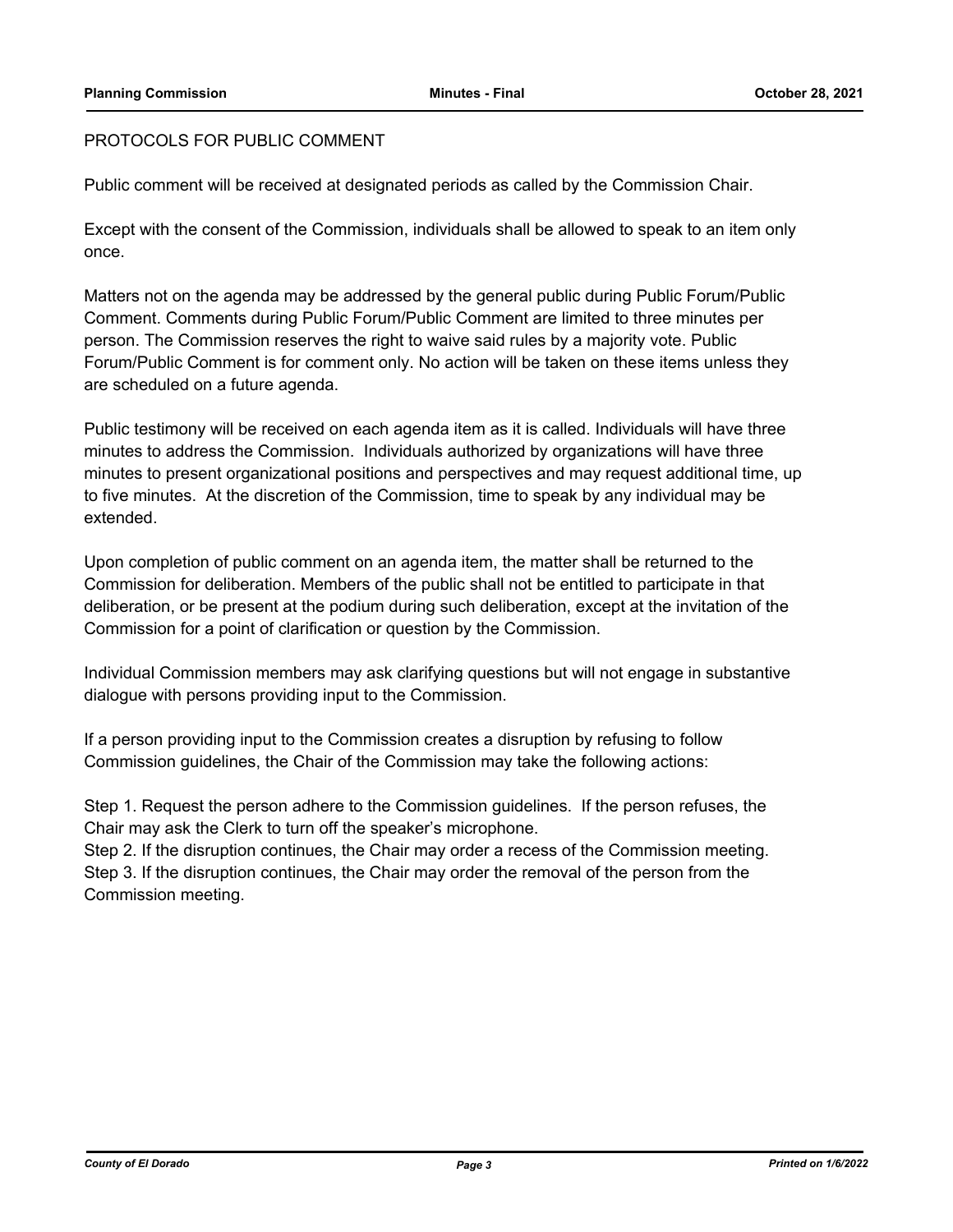#### **8:30 A.M. CALLED TO ORDER / ROLL CALL**

#### **PLEDGE OF ALLEGIANCE TO THE FLAG**

**Commissioner Vegna led the Pledge of Allegiance to the Flag.**

## **ADOPTION OF AGENDA AND APPROVAL OF THE CONSENT CALENDAR (All items on the Consent Calendar are to be approved by one motion unless a**

**Commission member requests separate action on a specific item.)**

**A motion was made by Commissioner Clerici, seconded by Commissioner Vegna to Adopt the Agenda and Approve the Consent Calendar with the following changes: Commissioner Nevis abstained from item 1. Commissioner Ross abstained from item 2.**

## **CONSENT CALENDAR**

**1.** [21-1553](http://eldorado.legistar.com/gateway.aspx?m=l&id=/matter.aspx?key=30448) Clerk of the Planning Commission recommending the Commission approve the MINUTES of the regular meeting of September 9, 2021. (Cont. 10/14/21, Item #1)

**This matter was Approved on the Consent Calendar.**

- **Yes:** 3 Commissioner Ross, Commissioner Clerici and Commissioner Vegna
- **Abstained:** 1 Commissioner Nevis
- **2.** [21-1658](http://eldorado.legistar.com/gateway.aspx?m=l&id=/matter.aspx?key=30553) Clerk of the Planning Commission recommending the Commission approve the MINUTES of the regular meeting of October 14, 2021.

#### **This matter was Approved on the Consent Calendar.**

- **Yes:** 3 Commissioner Clerici, Commissioner Vegna and Commissioner Nevis
- **Abstained:** 1 Commissioner Ross

Present: 4 - Commissioner Ross, Commissioner Clerici, Commissioner Vegna and Commissioner Nevis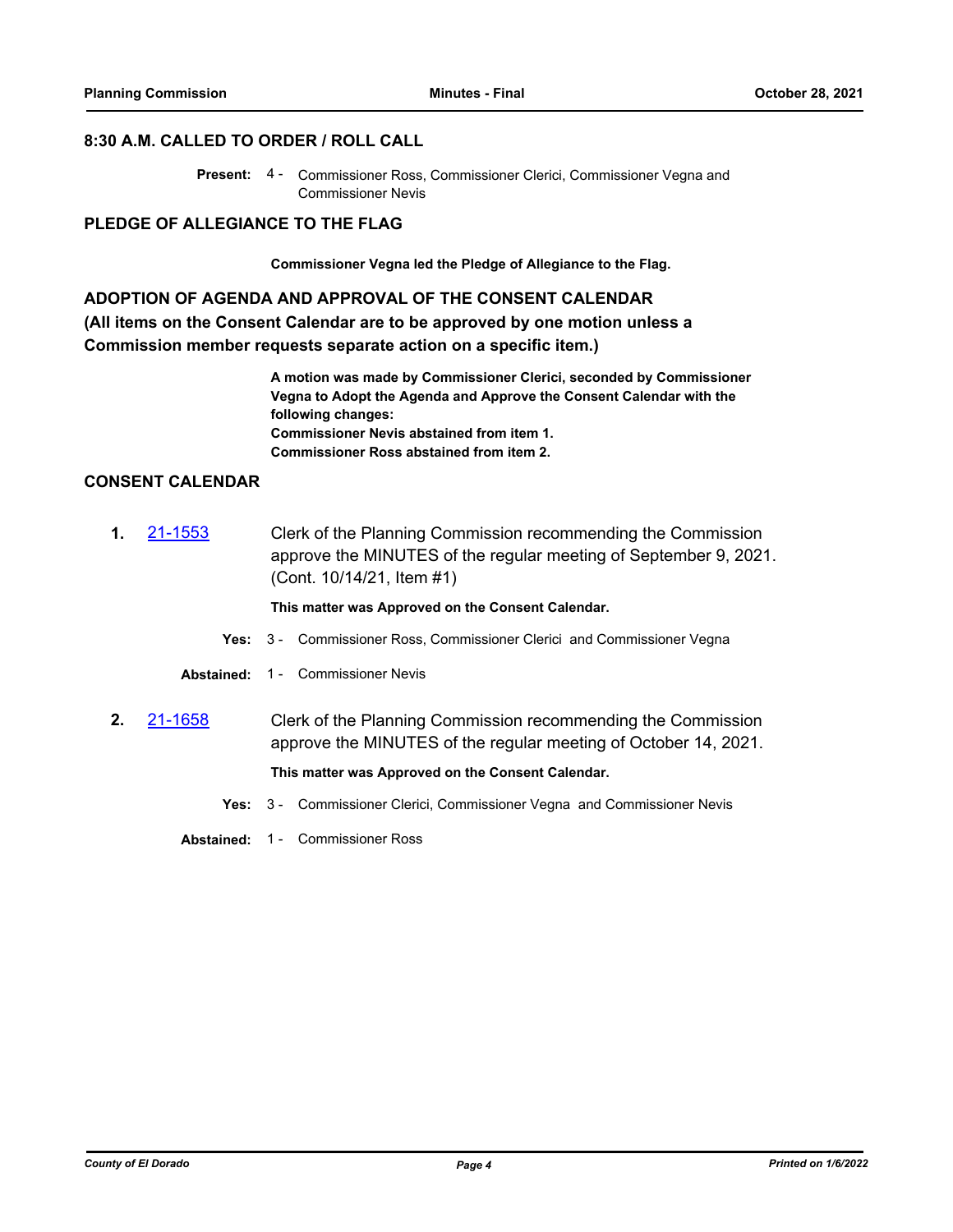**3.** [21-1706](http://eldorado.legistar.com/gateway.aspx?m=l&id=/matter.aspx?key=30601) Planning Division recommending the Planning Commission, as a result of ongoing concerns related to COVID-19, approve the following Teleconference Finding Pursuant to Government Code subsection 54953(e)(3) in order to allow for the continued use of virtual Committee meetings as authorized under Assembly Bill 361: 1) Pursuant to Government Code subsections 54953(e)(3)(A) and (e)(3) (B)(ii), the Committee has reconsidered the circumstances of the state of emergency resulting from COVID-19 and the El Dorado County Public Health Officer continues to recommend measures to promote social distancing, as documented in the September 30, 2021 "Public Health Officer's Recommendations for Safe Board and Commission Meetings During COVID-19 Pandemic."

#### **This matter was Approved on the Consent Calendar.**

Yes: 4 - Commissioner Ross, Commissioner Clerici, Commissioner Vegna and Commissioner Nevis

#### **END OF CONSENT CALENDAR**

### **DEPARTMENTAL REPORTS AND COMMUNICATIONS (Planning and Building,**

#### **Transportation, County Counsel)**

**Rob Peters, Deputy Director, reported on the following: November 18, 2021 is the next Planning Commission meeting. Tiffany Schmidt promoted to Assistant Chief Administrative Officer. Chris Perry has been appointed as the Interim Planning and Building Director.**

### **COMMISSIONERS' REPORTS**

**Commissioner Nevis reported on the following: Supervisor Parlin's Town Hall meeting. Cameron Park Design Review meeting. Coloma Lotus Advisory Committee meeting. Cool Pilot Hill Advisory Committee meeting. Pasta dinner at the Fair Grounds for Grizzly Flats.**

**Commissioner Clerici reported on the following: Supervisor Thomas' neighborhood chat at Poor Reds. Parker Development meeting with Supervisor Thomas. Tour of Marble Valley.**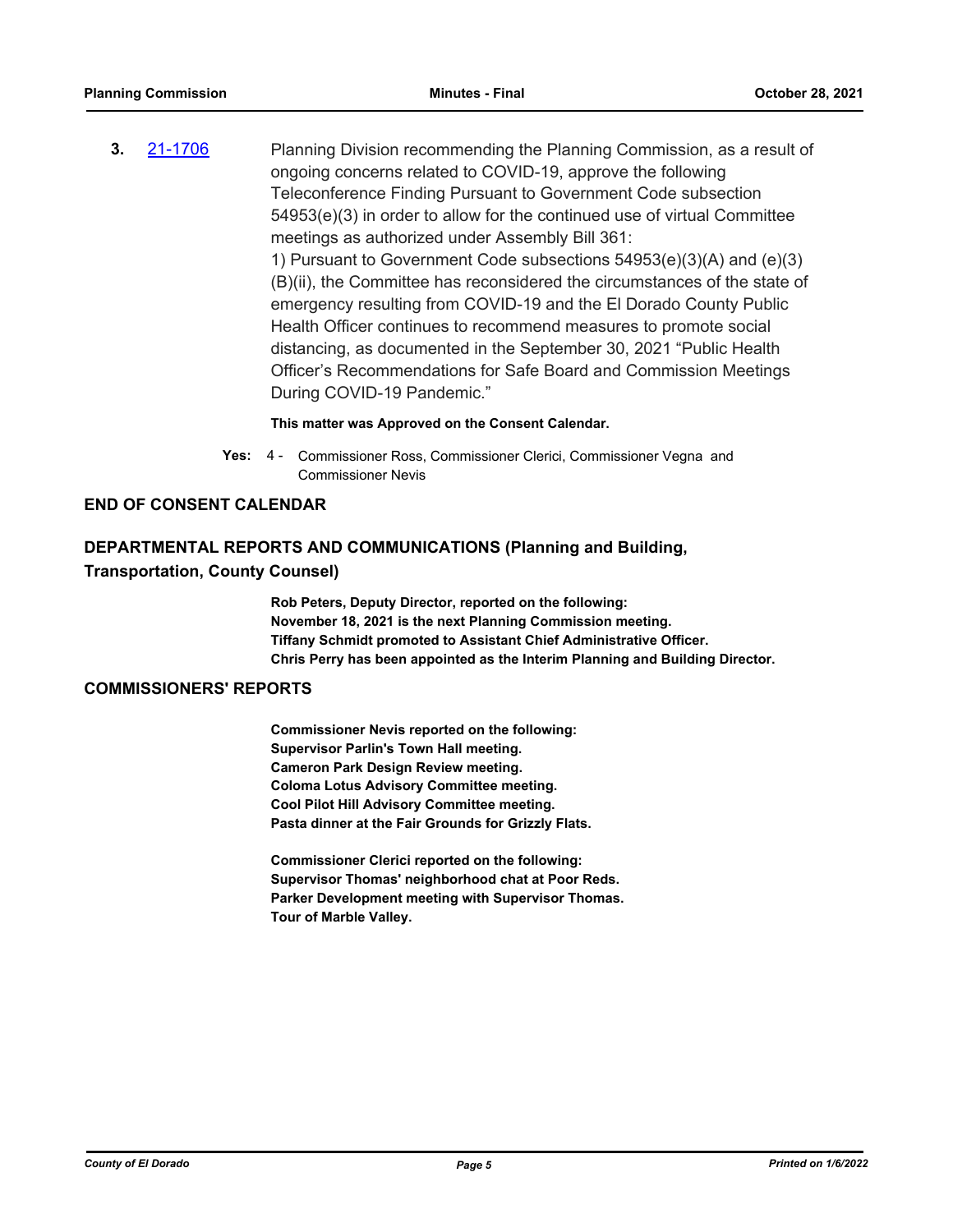**Deputy County Counsel Moebius indicated that she had been informed that the public Zoom link on the agenda was not working and requested the Planning Commission recess until 9:15 a.m. to assess the issue. The Planning Commission recessed at 8:50 a.m.**

**The Planning Commission resumed at 9:15 a.m. Deputy County Counsel Moebius informed the Commission that staff confirmed the Zoom link had an inadvertent error and, consistent with the intent of AB 361 (Government Code subdivision 54953(e)(2)(D)), advised the Commission to continue all remaining items due to the inability for the public to use the Zoom link published on the agenda and inability to inform the public of the corrected Zoom link. Deputy County Counsel Moebius informed the Commission that the appellant had withdrawn his appeal in Item 4 and thus that item need not be continued. The Commission had limited discussion to determine the continuance date for Item 5, including input from the applicant's counsel, M. Do Luca, as to the date for the continuance.** 

**A motion was made by Commissioner Clerici, seconded by Commissioner Ross to Continue Item 5 to December 9, 2021.**

**Yes: Commissioner Ross, Commissioner Clerici, Commissioner Vegna and Commissioner Nevis**

**ADJOURNED AT 9:27 A.M.**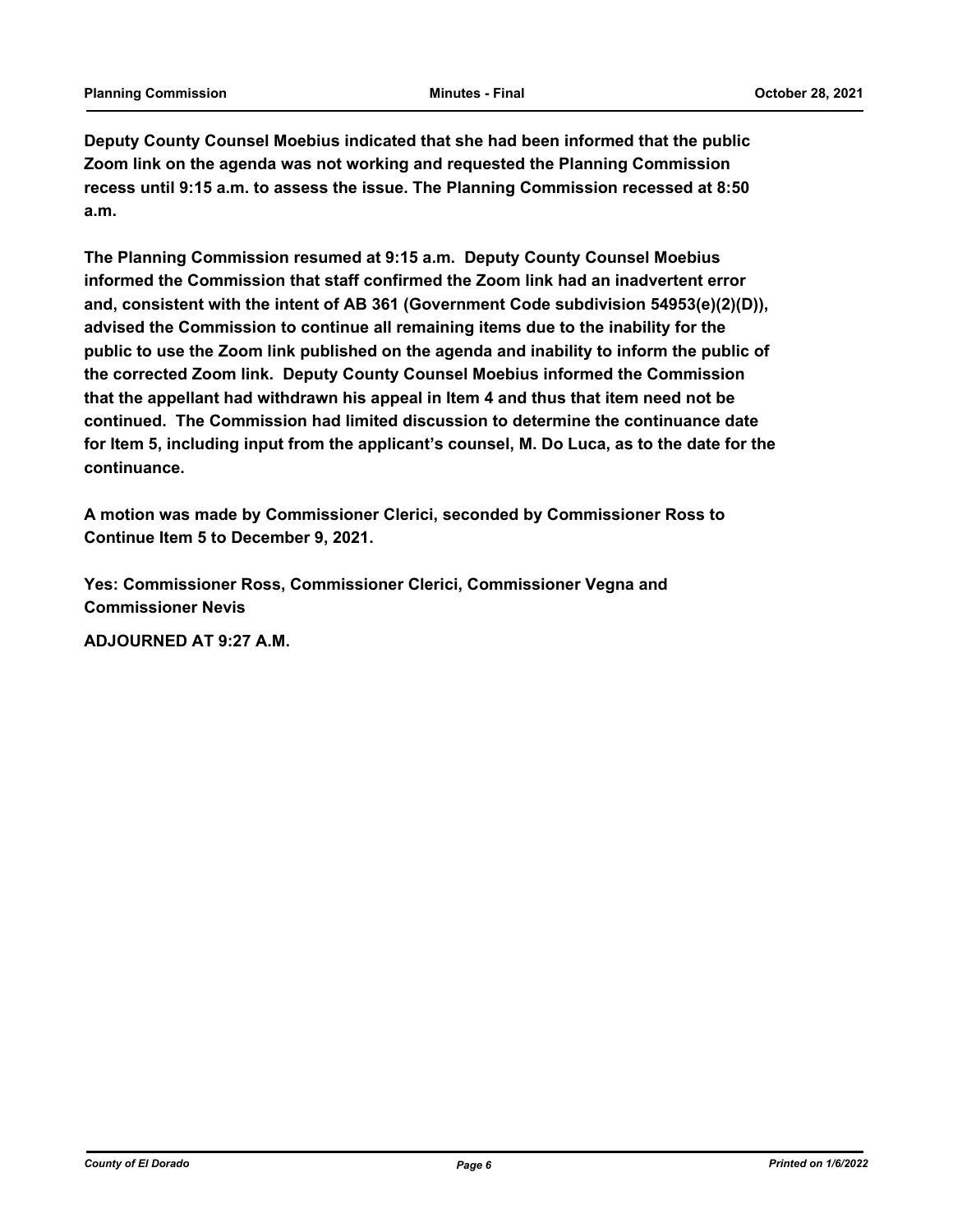#### **PUBLIC FORUM / PUBLIC COMMENT**

#### **AGENDA ITEMS**

**4.** [21-1659](http://eldorado.legistar.com/gateway.aspx?m=l&id=/matter.aspx?key=30554) Hearing to consider an appeal received from William Wilde appealing the Planning and Building Department Director's September 15, 2021 conditional approval of Barsotti Warehouse and Office (Staff Level Design Review DR21-0005) to allow the construction and operation of a new 22,800 square foot warehouse and office for the Barsotti Juice Company. Project includes associated improvements for landscaping, lighting and parking on property identified by Assessor's Parcel Number 109-240-030, consisting of 15.43 acres, in the Shingle Springs area, submitted by Doug Granade; and staff recommending the Planning Commission take the following actions: 1) Adopt the Negative Declaration based on the Initial Study prepared by staff; and 2) Approve Design Review Permit DR21-0005 based on the Findings

and subject to the Conditions of Approval as presented. (Supervisorial District 2)

**5.** [21-1660](http://eldorado.legistar.com/gateway.aspx?m=l&id=/matter.aspx?key=30555) Hearing to consider Grocery Outlet at Green Valley Station, Phase II (Planned Development Permit Revision PD-R20-0009) to modify an approved development plan for Green Valley Station (original permit PD05-0004) to develop a new 16,061 square foot Grocery Outlet. The project includes associated improvements with 77 standard parking spaces, four handicapped-accessible parking spaces, lighting, landscaping, recycling/trash enclosures, building signage, and one freestanding monument sign on property identified by Assessor's Parcel Number 116-301-012, consisting of a 2.0-acre portion of an undeveloped 5.37-acre parcel, in the Cameron Park area, submitted by Boos Development West, LLC; and staff recommending the Planning Commission take the following actions:

> 1) Adopt the Mitigated Negative Declaration based on the Initial Study prepared by staff;

2) Adopt a Mitigation Monitoring Program in accordance with California Environmental Quality Act (CEQA) Guidelines 15074(d), based on the Mitigation Measures contained in the Mitigated Negative Declaration and Initial Study; and

3) Approve Planned Development Permit Revision, PD-R20-0009, based on the Findings and Conditions of Approval (COA) as presented (Supervisorial District 2)

## **ADJOURNED AT 9:27 A.M.**